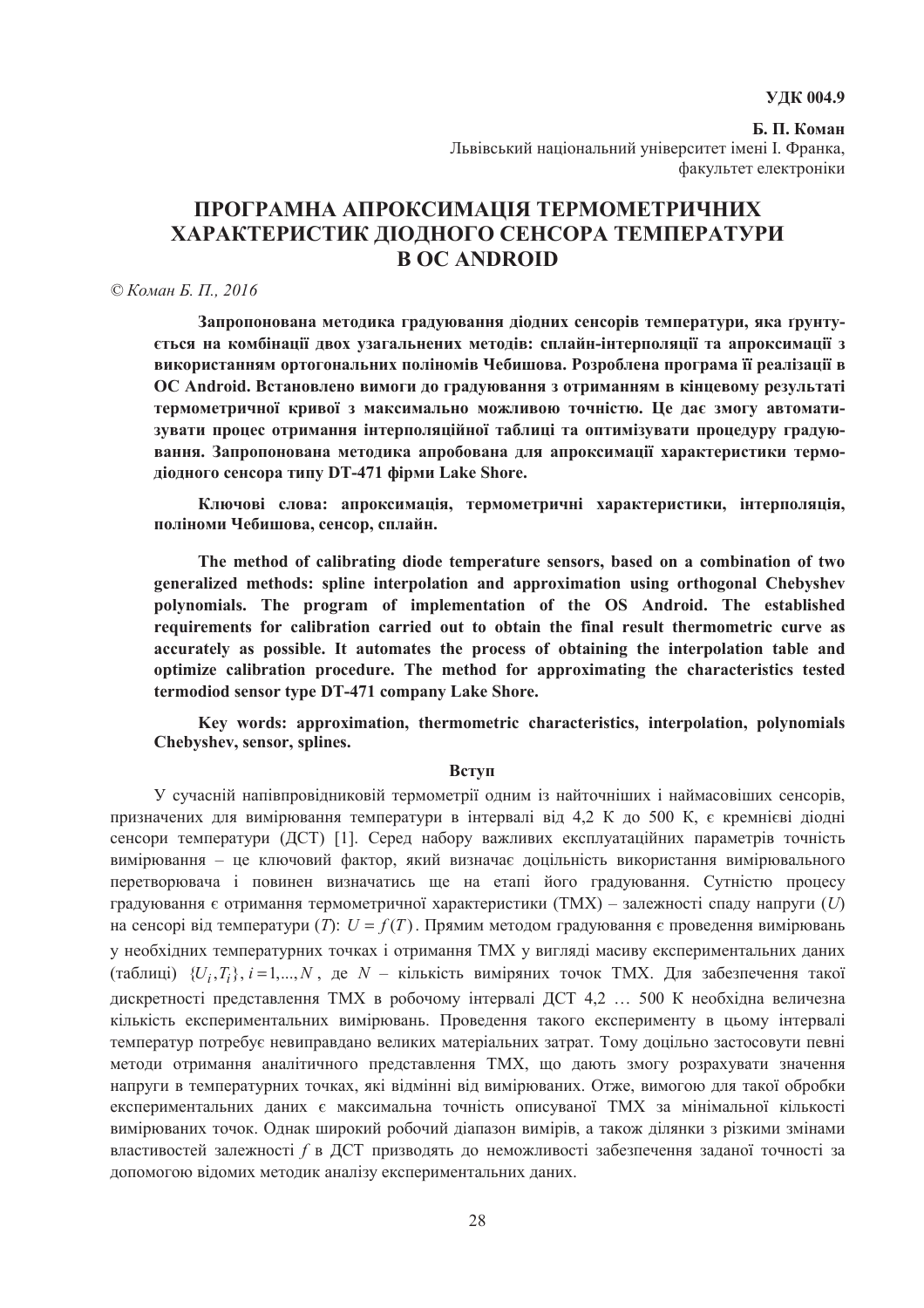**Метою роботи** є розроблення методики градуювання діодних сенсорів температури на основі комбінації двох узагальнених методів: сплайн-інтерполяції та апроксимації з використанням ортогональних поліномів Чебишова та реалізації в ОС Android, що дасть змогу використовувати її в «розумних» кишенькових пристроях типу смартфонів і планшетів.

# 1. Сучасний стан методів обробки термометричних характеристик діодних сенсорів

Розглянемо сучасні методи обробки вимірюваних даних, які використовуються для градуювання діодних температурних сенсорів. Як правило, використовують фізичний і математичний підходи до розрахунку термометричних характеристик. Коротко зупинимося на сучасній ситуації в математичних підходах.

Математичні методи в загальному випадку полягають у підборі параметрів простих і добре вивчених функцій, найчастіше це степеневі поліноми, для опису отриманих експериментальних даних. Крім мінімальної похибки підгонки залежності *f*, додатковими вимогами до таких функцій є неперервність і глалкість самої кривої та її похілних. Функції лля опису експериментальної кривої можна підібрати для кожного інтервалу між експериментальними точками (метод сплайнів) або для всієї залежності загалом.

Для інтерполяції ТМХ найширше застосовують метод сплайнів, що полягає у знаходженні функції для кожного інтервалу поміж сусідніми експериментальними точками, відповідно до умови рівності похідних у точках зшивання. Серед переваг цього методу варто відзначити високу точність і локалізацію похибок обробки, у випадку наявності поодиноких промахів у експериментальних даних. Легкість реалізації і гнучкість самого пілхолу є причинами зростання його популярності. Створено багато типів сплайн-функцій, кожен з яких зручний для опису тієї чи іншої залежності [2]. Однак для ТМХ ДСТ таких функцій поки що не розроблено. Для оцінки залежності  $f(T)$ зазвичай користуються поліноміальними сплайнами третього (інколи п'ятого) степеня. Використовують також ермітівські сплайни, однак їх застосування потребує даних про значення похідних описуваної функції, а ці дані не завжди доступні.

Поряд із цими перевагами, для методу сплайнів характерні недоліки суто інтерполяційного підходу – висока чутливість до випадкових огріхів вимірювання. Окрім того, описування неперервних дійсних характеристик множиною різних функцій є причиною великих похибок під час визначення перших похідних, що є джерелом додаткових похибок у табличному представленні кривої шуканої функції f. Як показує досвід застосування кубічного сплайну для інтерполяції термометричних характеристик ДСТ, за похибок вимірювання напруги 10 мкВ похибка інтерполяції може досягати 4 мВ, а в випадку нерівномірного кроку зняття термометричних характеристик – 10 мВ.

У зв'язку з широким діапазоном вимірювання і різкою зміною виду функції перетворення ДСТ в області низьких температур (4,2 К < *Т* < 20 К), а також похибок і можливих помилок під час вимірювань, застосовуванішим є апроксимаційний підхід. ТМХ подають у вигляді функції, яку розраховують на підставі мінімуму суми квадратів відхилень від експериментальних даних [3–5]. Як функції наближення найвигідніше використовувати степеневі поліноми степеня  $n \leq N$ , де *N* – кількість виміряних точок діапазону. Зі збільшенням степеня полінома похибка апроксимації зменшується. Однак, як показано в [6], оцінка  $\tilde{f}$  зводиться до шуканої залежності  $f$ не для всіх типів функцій. У разі апроксимації термометричних характеристик ДСТ, знятих з рівномірним кроком, поліномами високого степеня спостерігаються пульсації – різке збільшення похибки апроксимації у точках, відмінних від вимірюваних  $(T \neq T_i)$ . На практиці рідко використовують степінь полінома *n*, більший від шостого, що не дає змоги апроксимувати ТМХ термодіодних сенсорів, які характеризуються великим робочим діапазоном і сильною нелінійністю в області низьких температур. Це призводить до необхідності розподілу f на діапазони з подальшим їх зшиванням, що є достатньо трудомістким процесом. Використання поліномів Чебишова, які дозволяють уникнути пульсацій, потребує значної кількості вимірів у строго визначених температурних точках.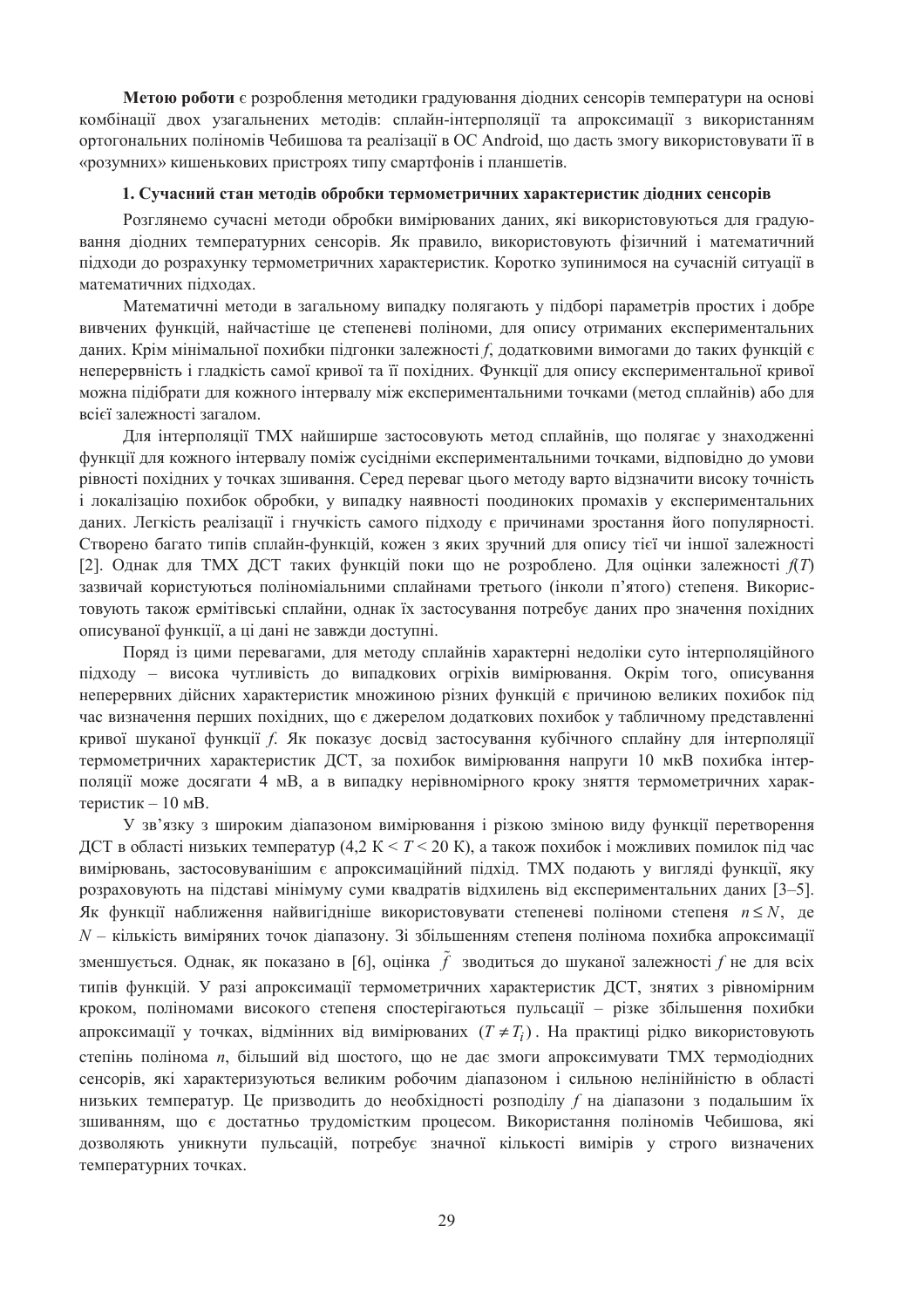Крім того, оцінку значень ТМХ можна отримати за допомогою сплайн-інтерполяції, а вже потім застосовувати наближення поліномами Чебишова. Логічно припустити, що такий підхід дасть змогу поєднати кращі особливості цих способів обробки. У цьому аспекті основним завданням у вирішенні поставленої проблеми було розроблення алгоритму, який реалізує вказаний метол, та встановлення умов найбільшої його ефективності.

## 2. Методика обробки експериментальних даних

#### 2.1. Опис процедури обробки даних

Вхідними даними для запропонованого вище методу є таблиці експериментальних даних температурної характеристики термодіодних сенсорів типу DT-470, DT-670, TG-120 фірми Lake Shore, поданої на сайті [7] (Curve 10). Температурна характеристика цього сенсора задана 120 значеннями у діапазоні від 4.2 К до 475 К. Методика обробки складається з двох етапів.

1. Визначення значень ТМХ у температурних точках, що відповідають вузлам поліномів Чебишова. Назвемо цю процедуру інтерполяцією.

2. Апроксимація ТМХ з допомогою ортогональних поліномів.

Розглянемо проблеми реалізації вказаних етапів обробки детальніше.

Апроксимаиія ТМХ

Загальний підхід до апроксимації експериментальних даних полягає у поданні шуканої залежності *f* у вигляді лінійної комбінації функцій φ<sub>*i*</sub>(X):

$$
\tilde{f}_N(X) \approx \sum_{j=1}^n a_j \varphi_j(X),\tag{1}
$$

де  $\tilde{f}_N(X)$  – оцінка  $f$ ;  $a_j$  – коефіцієнти; *n* – степінь полінома наближення; *X* – вектор-аргумент функцій  $\varphi_j$ , наприклад, температура  $T = \{T_i\}$ ,  $i = 1, ..., N$ .

Коефіцієнти *а<sub>ј</sub>* визначаємо на основі мінімумів суми квадратів відхилень оцінки функцій від експериментальних даних:

$$
\Theta = \sum_{i=1}^{N} \{ f_i - [a_0 \varphi_0(T_i) + a_1 \varphi_1(T_i) + \dots + a_n \varphi_n(T_i)] \}^2.
$$
 (2)

Розрахувавши похідні функцій  $\Theta$  і прирівнявши їх до нуля, отримаємо систему нормованих рівнянь. Якщо виконуються умови ортогональності:

$$
\begin{cases}\n\sum_{i=1}^{N} \varphi_k(x_i) \varphi_l(x_i) = 0, & \text{npu } k \neq l; \\
\sum_{i=1}^{N} (\varphi_l(x_i))^2 \neq 0, & \text{npu } l = 1...n.\n\end{cases}
$$
\n(3)

ця система істотно спрощується, а *а<sub>ј</sub> визначає*мо з виразу

$$
a_j = \sum_{i=1}^{N} U_i \varphi_i(T_i) / \sum_{i=1}^{N} \varphi_i^2(T_i).
$$
 (4)

У разі використання ортогональних поліномів Чебишова φ<sub>i</sub>(X) із виразу (1) подаємо у вигляді:

$$
\varphi_j(X) = \begin{cases}\n\varphi_1(X) = 1; \\
\varphi_2(X) = X; \\
\varphi_j(X) = 2X\varphi_{j-1}(X) - \varphi_{j-2}(X).\n\end{cases}
$$
\n(5)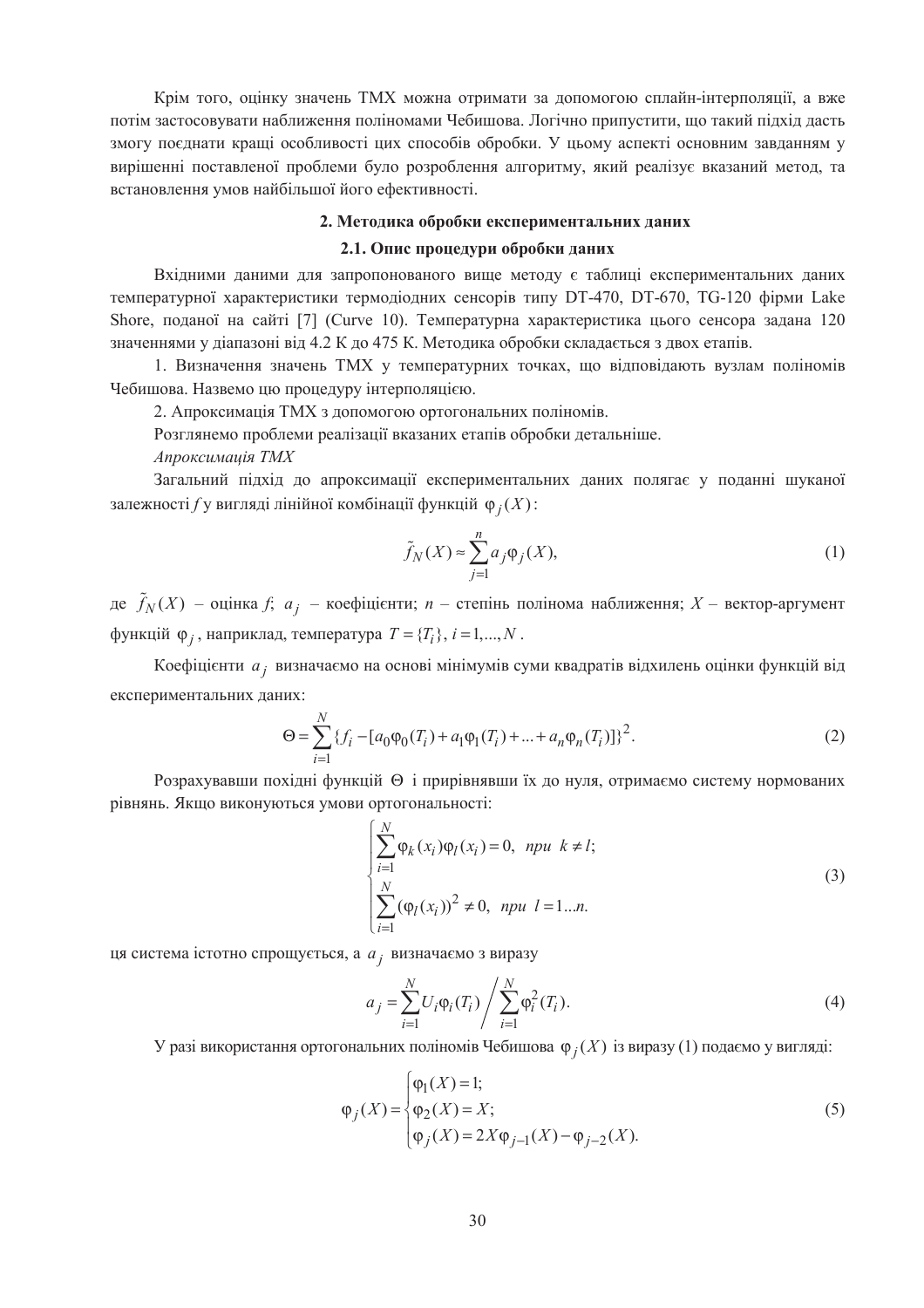Також можливий запис  $\varphi_i(X) = \cos(N \arccos(X))$ . Для функцій такого типу умови ортогональності виконуються, якщо елементи вектора  $X = \{x_1, ..., x_N\}$  належать інтервалу [-1,1] і визначаються з вілношення

$$
x_i = \frac{\cos((2i+1)\pi)}{2N}.\tag{6}
$$

Отримати значення аргументу на всьому інтервалі вимірювання ДСТ можна за допомогою нормування (заміни) значень температури такого вигляду:

$$
T_i = \frac{(T_{\text{max}} - T_{\text{min}})x_i}{2} + \frac{(T_{\text{max}} + T_{\text{min}})}{2},\tag{7}
$$

де  $T_{\text{max}}$ ,  $T_{\text{min}}$  – межі інтервалу температури.

Виберемо критерії для визначення кількості генерованих точок *N*. Похибка апроксимації залежить як від степеня наближення полінома *n*, так і від кількості вузлів, на яких його розраховують. У разі виконання умови  $N > 2n$  похибка апроксимації перестає залежати від  $P$  – кількості генерованих точок, і подальше його збільшення не має сенсу.

Наближені значення таблично заданої функції знаходили з використанням методики кубічної сплайн-інтерполяції [8].

# 2.2. Неперервна апроксимація температурної характеристики термодіодного сенсора та його чутливості

Розглянемо апроксимацію температурної характеристики термодіодного сенсора типу DT-670 фірми Lake Shore, поданої на сайті [7] (Curve 10). Температурна характеристика цього сенсора залана 120 значеннями у ліапазоні віл 1.4 К ло 475 К. Графік цієї температурної характеристики зображено на рис. 1, а графік чутливості сенсора – на рис. 2.



Рис. 1. Графік температурної характеристики сенсора DT-471



Рис. 2. Графік чутливості сенсора типу DT-471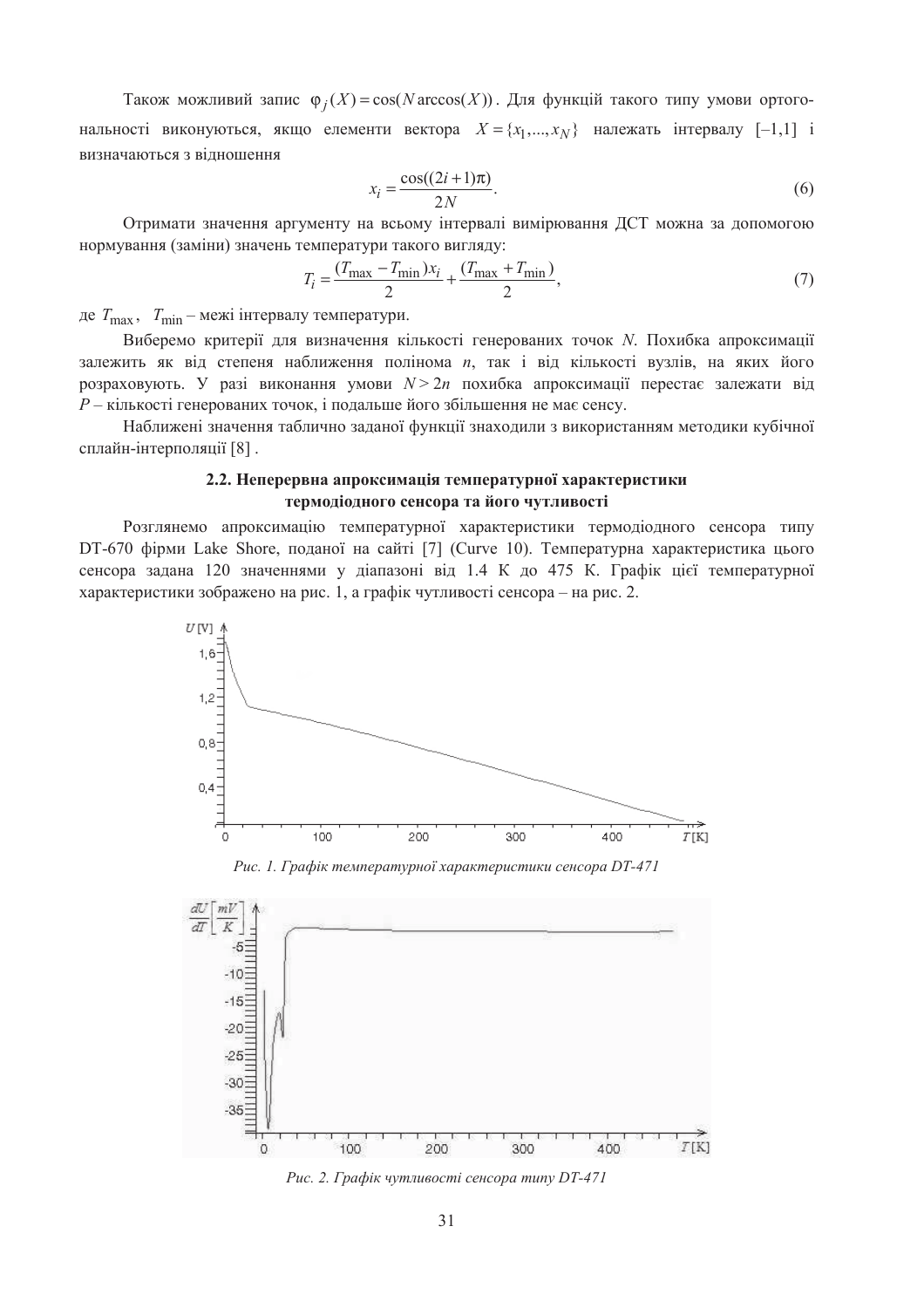Для опису цієї температурної характеристики отримано неперервний і гладкий балансний сплайн, відносна похибка якого не перевищує 0,03 %. Цей сплайн складається із шести ланок, визначених за чебишовським критерієм, кожна з яких задана поліномом п'ятого степеня

$$
U_j(T) = \sum_{i=0}^{5} a_i^{(j)} T^i,
$$
\n(8)

де *j* − номер ланки. Значення коефіцієнтів поліномів (1) для кожної з ланок цього сплайна, а також межі ланок навелено в таблиці

| Номер          | Межі    | Значення коефіцієнтів полінома (16) у послідовності                                                           | Похибка апроксимації,<br>$\frac{0}{0}$ |              |
|----------------|---------|---------------------------------------------------------------------------------------------------------------|----------------------------------------|--------------|
| ланки          | ланки   | зростання степеня                                                                                             | характе-                               | чутли-       |
|                |         |                                                                                                               | ристики                                | <b>BOCTI</b> |
|                | 1,4;12  | $1,7103271; -1,9989467 \cdot 10^{-3}$ ; 4,8893344 $\cdot 10^{-3}$ ; 1,9990021 $\cdot 10^{-5}$ ;               | 0,25                                   | 16,2         |
|                |         | $3,4349482 \cdot 10^{-5}$ ; $-1,4507749 \cdot 10^{-6}$                                                        |                                        |              |
| $\mathfrak{D}$ | 12; 22  | 2,4487157; -0,25724672;                                                                                       | 0,008                                  | 0,73         |
|                |         | $2,73776 \cdot 10^{-2}$ ; $-1,6298457 \cdot 10^{-3}$ ; $4,9900542 \cdot 10^{-5}$ ; $-6,2051397 \cdot 10^{-7}$ |                                        |              |
| $\mathcal{E}$  | 22:26   | 81,153238;-19,959439;                                                                                         | 0,022                                  | 2,57         |
|                |         | $1,9429376; -9,2568187 \cdot 10^{-2};$                                                                        |                                        |              |
|                |         | $2,1651085 \cdot 10^{-3}$ ; $-1,9942037 \cdot 10^{-5}$                                                        |                                        |              |
| 4              | 26:46   | $3,5701596; -0,32433755;$                                                                                     | 0,026                                  | 7,1          |
|                |         | $1,7194142 \cdot 10^{-2}$ ; -4,559726 $10^{-4}$ ; 6,0103265 $10^{-6}$ ; -3,1483237 $10^{-8}$                  |                                        |              |
| 5              | 46; 390 | $1,1489153; -1,3559077 \cdot 10^{-3}$ ; $-4,7383389 \cdot 10^{-6}$ ; 1,0344912 $\cdot 10^{-8}$ ;              | 0,025                                  | 0,63         |
|                |         | $-9,9551343 \cdot 10^{-12}$ ; 1,8461086 10 <sup>-15</sup>                                                     |                                        |              |
| 6              | 390;    | $-34,071441;0,42745457;$                                                                                      | 0,004                                  | 0,23         |
|                | 475     | $-2,0940457 \cdot 10^{-3}; 5,1036573 \cdot 10^{-6};$                                                          |                                        |              |
|                |         | $-6.2237301 \cdot 10^{-9}$ ; 3.037588 $\cdot 10^{-12}$                                                        |                                        |              |

Відносна похибка відтворення сплайном значення чутливості 16,2 % на першій ланці зумовлена похибкою відтворення чутливості за температури 1,4 К, за температури 1,6 К вона становить 6,77 %, а в решті точок спостереження на цій ланці відносна похибка відтворення чутливості сенсора не перевищує 4 %. Висока похибка 7,1 % відтворення сплайном чутливості сенсора на четвертій ланці пояснюється наявним на цьому інтервалі локальним мінімумом функції, що описує чутливість сенсора (рис. 4). Правда, якісний характер зміни чутливості сенсора в діапазоні перших чотирьох ланок, тобто для температури від 1,4 К до 46 К, похідна від сплайну відтворює задовільно. Візуальним підтвердженням цьому може бути рис. 3, на якому зображено графік розрахованих за сплайном значень чутливості сенсора у цьому діапазоні й відповідні спостережувані значення чутливості. Точками на цьому рисунку відображено результати спостереження, а крива зображає значення похідної від сплайна. Наведені в таблиці результати неперервної апроксимації температурної характеристики і чутливості термодіодного сенсора підтверджують доцільність застосування балансного сплайн-наближення з ланками, визначеними за мінімальним критерієм. Отриманий сплайн відтворює температурну характеристику термодіодного сенсора в ліапазоні температур від 1,4 К до 475 К з відносною похибкою, меншою за 0,026 %. Особливо ефективно виглядає порівняння кількості параметрів цього сплайна з апроксимацією поліномами Чебишова високого степеня, запропонованою у роботі [9]. Загальна кількість параметрів апроксимації у цьому разі значно менша, оскільки чебишовський критерій забезпечує досягнення найменшої похибки наближення для заданої кількості параметрів.

#### 3. Практична частина

У процесі виконання роботи реалізована програма математичної обробки термометричних характеристик діодного сенсора температури, зокрема здійснена комбінація двох узагальнених методів: сплайн-інтерполяції та апроксимації з використанням ортогональних поліномів Чебишова. Метою такої обробки експериментальних даних є досягнення максимальної точності описуваної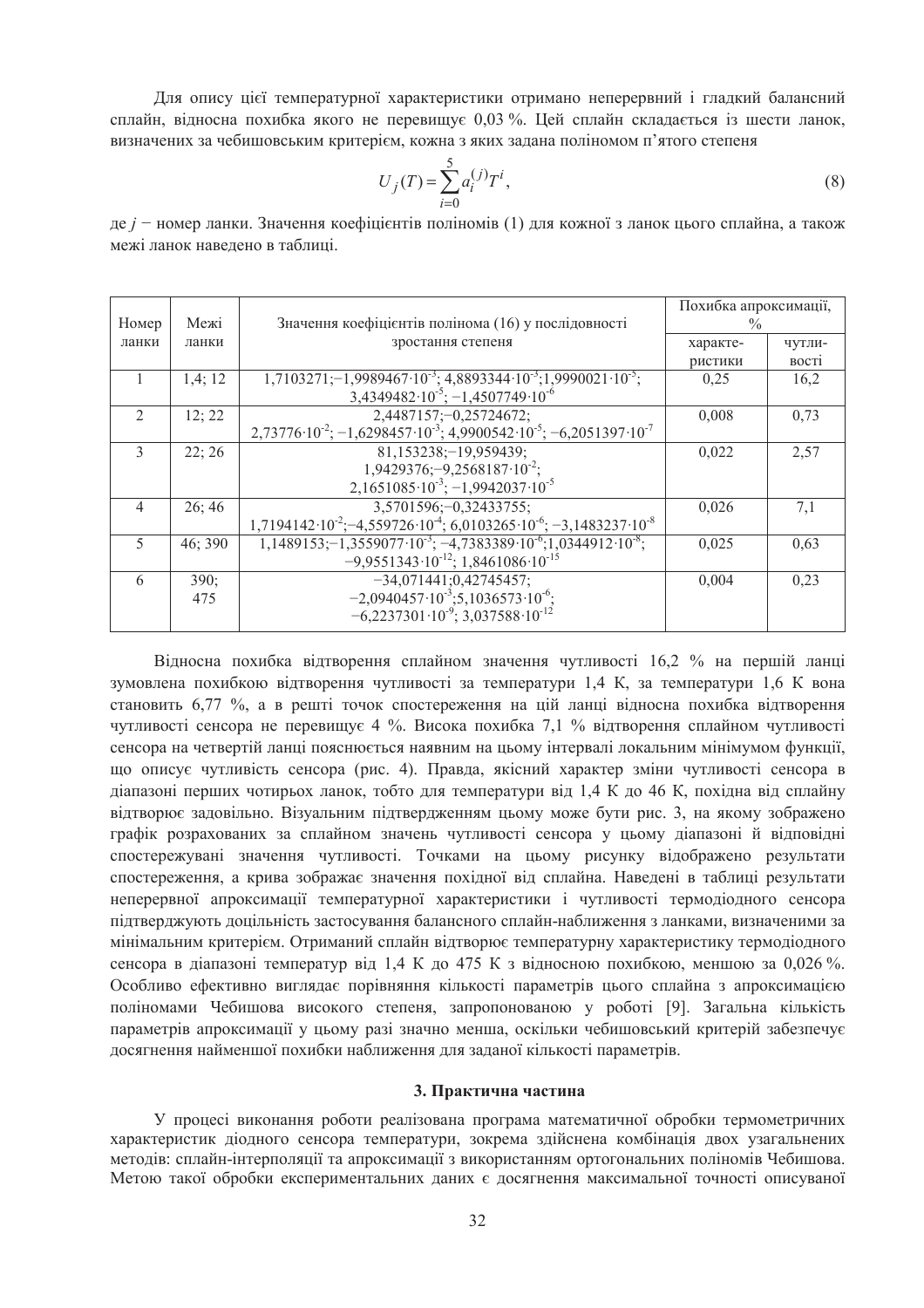ТМХ за мінімальної кількості вимірюваних точок. Програма реалізована в середовищі Android Studio 1.2.2, мовою Java, для ОС Android. Програма підтримує версію Android 4.0 і вище.

Метою програми є проведення математичних розрахунків і їх візуалізація для оптимізації процедури градуювання діодних сенсорів температури.

Вхідними даними для обробки є файл у форматі \*.txt, який повинен містити таблицю із заданими температурою (T, K) та відповідну їй напругу виходу (U, мВ) діодного сенсора температури за сталої величини струму 1 мкА. Також у головному вікні є значок меню з такими пунктами: відкриття нового файла, розрахунок похибки апроксимації, загальні відомості про додаток і функція завершення роботи аплікації (рис. 3).

|                           |            |          | <b>◆△</b> 10:37 |              |  |  |
|---------------------------|------------|----------|-----------------|--------------|--|--|
| And Approximation TMC DST |            |          |                 |              |  |  |
| Temperature, KCurr        |            | Open     |                 |              |  |  |
| 4.2                       | 1.62       |          |                 |              |  |  |
| 4.4                       | 1.61       | Approach |                 |              |  |  |
| 4.6                       | 1.61       | About    |                 |              |  |  |
| 4.8                       | 1.60       |          |                 |              |  |  |
| 5.0                       | 1.59       | Close    |                 |              |  |  |
| 5.5                       | $1.57$ 928 |          |                 | D            |  |  |
| 6.0                       | 1.56027    |          |                 | ï<br>a       |  |  |
| 6.5                       | 1.54097    |          |                 | $\mathbf{g}$ |  |  |
| 7.0                       | 1.52166    |          |                 | r<br>a       |  |  |
| 7.5                       | 1.50272    |          |                 | m            |  |  |
| 8.0                       | 1.48443    |          |                 |              |  |  |
| 8.5                       | 1.467      |          |                 |              |  |  |
| 9.0                       | 1.45048    |          |                 |              |  |  |
| 9.5                       | 1.43488    |          |                 |              |  |  |
| 10.0                      | 1.42013    |          |                 |              |  |  |
| 10.5                      | 1.40615    |          |                 |              |  |  |

Рис. 3. Головне вікно програми та вигляд меню додатка

Після натискання кнопки "Diagram" (рис. 3) здійснюється інтерполяція (клас Spline.java) і апроксимація (клас Chebyshev.java) вхідних даних, і лише після цього відбувається візуалізація у виглялі графіка (рис. 4).



Рис. 4. Графік апроксимованої функції

У меню є пункт "Approach", який показує похибку апроксимації (рис. 5) на різних ланках термометричних характеристик ліолних сенсорів температури.